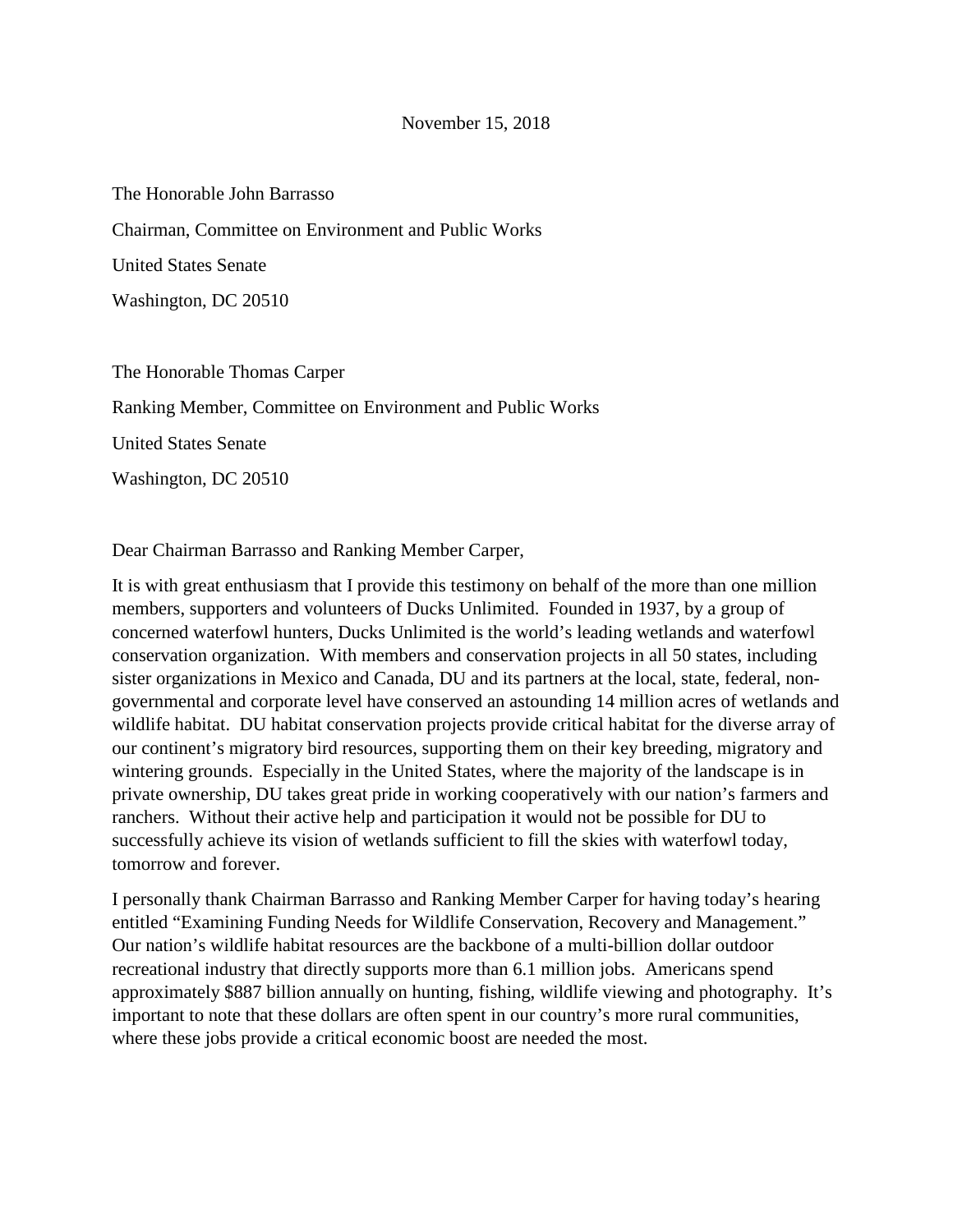One of the best ways to evaluate wildlife conservation funding efforts into the future is to take a look at those that have been effective in the past. From DU's perspective, none have been more impactful than the North American Wetlands Conservation Act (NAWCA). Since its enactment in 1989, NAWCA grants of roughly \$1.4 billion have generated an additional \$4.3 billion in partner contributions. Even though the law only requires a 1:1 match for projects, NAWCA partners like DU, Pheasants Forever, the Nature Conservancy, and our 50 state fish and wildlife agencies, routinely generate 2-3 times the grant request amount. All told more than 5600 partners have contributed more than \$4.3 billion in matched funds. For example, the state of Wyoming currently has 8 NAWCA projects underway that are conserving more than 45,000 acres of wildlife habitat. \$1.4 million in NAWCA funding encouraged partners to contribute an additional \$4 million to these on-the-ground habitat conservation projects. In Delaware, a little over \$6 million in NAWCA funds generated more than \$12 million in partner contributions to conserve almost 11,000 acres of wetlands and migratory bird habitat. I'm fortunate to truly see the conservation power and impact of NAWCA in my home state of South Carolina. In South Carolina over \$45 million in NAWCA grant money has generated more than \$358 million in partner contributions, where 66 projects have led to the conservation of almost 320,000 acres of critical, unique and in many cases ecologically fragile fish and wildlife habitat. More than 2700 habitat projects impacting approximately 34 million acres of waterfowl and wildlife habitat have been completed or are underway in all 50 states, Canada and Mexico. This fall and winter, when you are back home visiting your favorite slough, swamp or coastal marsh, there is a good chance that some of those birds, whether they are flying toward your decoys or into your binoculars, spent some time on a NAWCA funded project.

NAWCA's demonstrable success at restoring, enhancing and protecting critical migratory bird habitat is predicated on its non-regulatory, incentive based approach to conservation. This allows NAWCA partners to work collaboratively with willing private landowners, especially farmers, ranchers and foresters, who are the key to any wildlife conservation efforts. Plainly put, if you do not work cooperatively with private landowners you will not be able to successfully secure essential habitat for waterfowl, other wildlife and especially threatened and endangered species.

DU appreciates the Chairman and Ranking Member's support for the reauthorization of NAWCA at \$50 million a year for five years in the Hunting Heritage and Environmental Preservation for Wildlife Act (HELP Act). We strongly believe that NAWCA has proven to be a successful model for wildlife habitat conservation that prioritizes cooperation with private landowners and the generation of partner dollars not just federal money. The NAWCA grant is the "seed" money that generates a four times return in on-the-ground conservation investment. In these times of federal deficits, NAWCA maximizes a modest federal investment in habitat conservation and stretches it beyond the requirements of the law.

DU also strongly supports the reauthorization of the Partners for Fish and Wildlife Program as proposed in the Wildlife Innovation and Longevity Driver Act (WILD Act). The "Partners" program has a long track record of working cooperatively with ranchers and other private landowners to improve their lands for the benefit of fish and wildlife.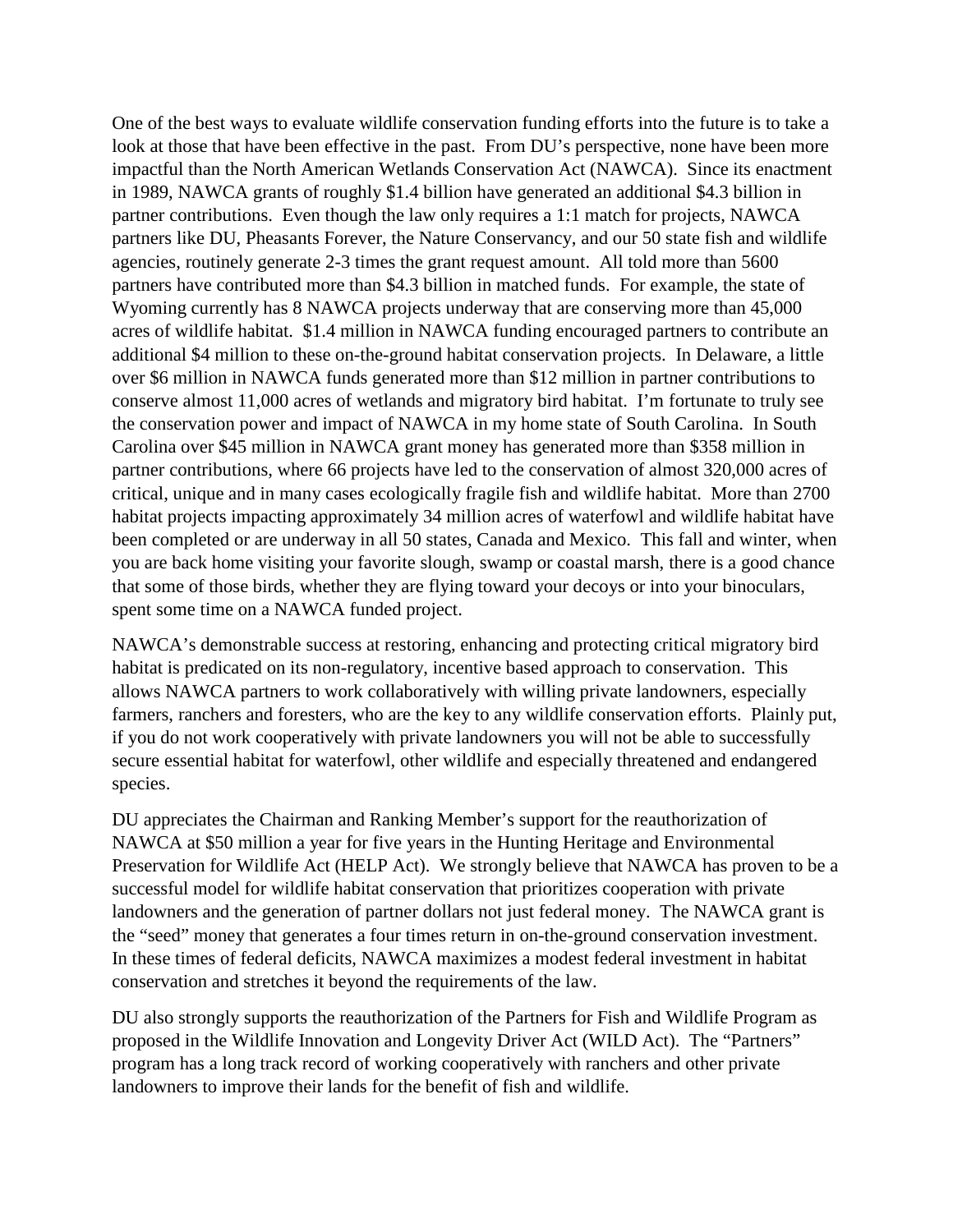Additionally, DU supports the Modernizing the Pittman-Robertson Fund for Tomorrow's Needs Act of 2017. There is perhaps no single greater success story in the history of our nation's wildlife conservation journey than the creation of the "PR fund." Sportsmen and the hunting and shooting sports industry early on in our nation's history realized, but most importantly embraced their inherent responsibility in ensuring there was sufficient habitat to sustain the fish and wildlife resources that they prized. As a result, the excise tax that is imposed on the sales of firearms and ammunition (PR fund) has generated more than \$ 2 billion for wildlife habitat conservation in all 50 states. To ensure this success story continues for the next generation of sportsmen and sportswomen, the "Modernizing PR Act" will utilize critical funds to recruit and retain our next generation of hunters and recreational shooters, without whom our conservation future would look bleak.

As we consider the future of wildlife conservation funding it is critical for stakeholders, especially our partners at the state departments of fish, wildlife and natural resources, to have the adequate resources to address the problems associated with the listing of imperiled species. While these state agencies have the mandate, talent and drive to manage for a vast array of fish and wildlife management challenges they lack the necessary financial resources to keep pace with the complex and growing scope of critical work. The Recovering America's Wildlife Act (RAWA—S. 3223) would authorize \$1.3 billion annually from existing royalty revenues generated by the development of energy and mineral resources on federal lands and waters for state fish and wildlife agencies to address a much broader array of challenges and implement proactive conservation programs. And while these resources would go to the restoration and recovery of federally listed threatened and endangered species, they would also help prevent future listings of potentially at risk species. In the long run, this approach will save limited dollars because managing a species after it has declined to the point of being listed, costs vastly more than managing it so that it avoids being listed. Furthermore, fewer listings will provide greater certainty to private landowners, hunters, anglers and other outdoor recreational businesses that make a living off of our nation's shared land and water resources. Since 1937, the investment of Pittman-Robertson dollars in the states has helped in the recovery of many of our nation's most celebrated game species, including wood ducks, elk and pronghorn antelope. Now it's time to take that same approach to addressing our nation's imperiled fish and wildlife populations. Efforts that strengthen the state's role in managing fish and wildlife populations, for game and non-game species alike, will invariably be key to the successful long-term management of our nation's diverse and inspiring natural resources.

In conclusion, DU will continue to support the Chairman and the Ranking Member as they work through important policy decisions that will have long-term impacts on the health of our country's fish and wildlife populations, both game and non-game species alike. Fortunately we have existing programs that already provide help for both. For example, reauthorizing NAWCA will ensure that it continues to deliver important wetland habitat that waterfowl need, while also providing critical habitat for approximately half of the nation's threatened and endangered species that depend on wetlands. Reauthorizing the Partners for Fish and Wildlife program will allow it to continue providing necessary habitat for grassland nesting birds in the prairies and critical habitat for sage grouse in the intermountain west states. Finally, passage of the